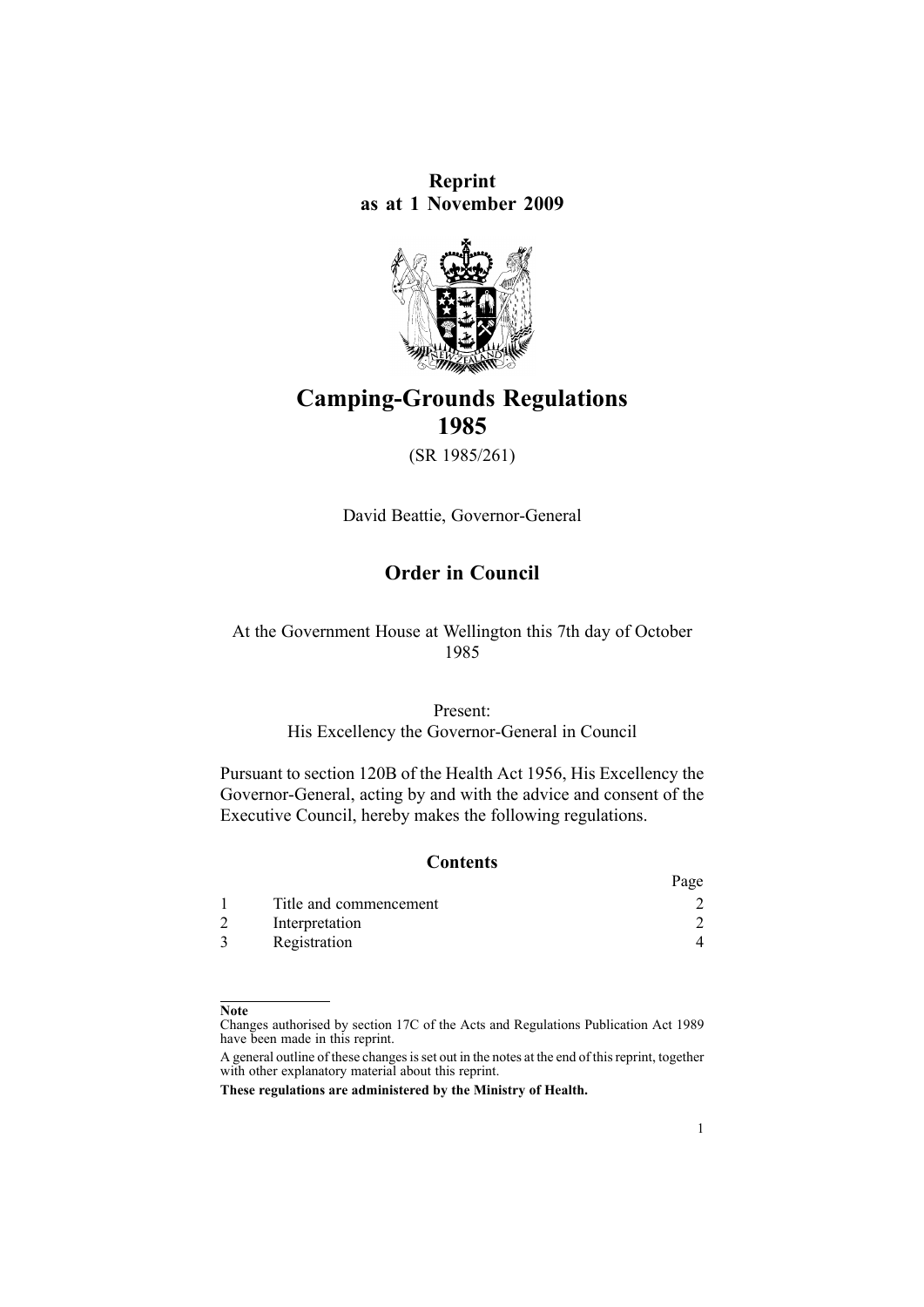<span id="page-1-0"></span>

|                |                                         | Reprinted as at |
|----------------|-----------------------------------------|-----------------|
| r <sup>1</sup> | <b>Camping-Grounds Regulations 1985</b> | 1 November 2009 |

#### *General requ[irements](#page-3-0)*

| <b>Standards for camping grounds</b>            |    |
|-------------------------------------------------|----|
| 11                                              |    |
| 10                                              | 20 |
| 10                                              | 19 |
| 9                                               | 18 |
| 9                                               | 17 |
| 8                                               | 16 |
| 8                                               | 15 |
| 7                                               | 14 |
| Miscellaneous provisions                        |    |
| 7                                               | 13 |
| 7                                               | 12 |
| 7<br>Site requirements of relocatable home park | 11 |
| Relocatable homes                               |    |
| 6                                               | 10 |
| 6                                               | 9  |
| 5                                               | 8  |
| 5                                               | 7  |
| 5                                               | 6  |
| 5                                               | 5  |
| 4                                               | 4  |
|                                                 |    |

# **Regulations**

#### **1 Title and commencement**

- (1) These regulations may be cited as the Camping-Grounds Regulations 1985.
- (2) Except as provided in regu[lation](#page-9-0) 19, these regulations shall come into force on 1 January 1986.

#### **2 Interpretation**

In these regulations, unless the context otherwise requires,— **Act** means the [Health](http://www.legislation.govt.nz/pdflink.aspx?id=DLM305839) Act 1956

**camp plan**, in relation to any camping ground, means the plan required to be provided and kept under regu[lation](#page-3-0) 4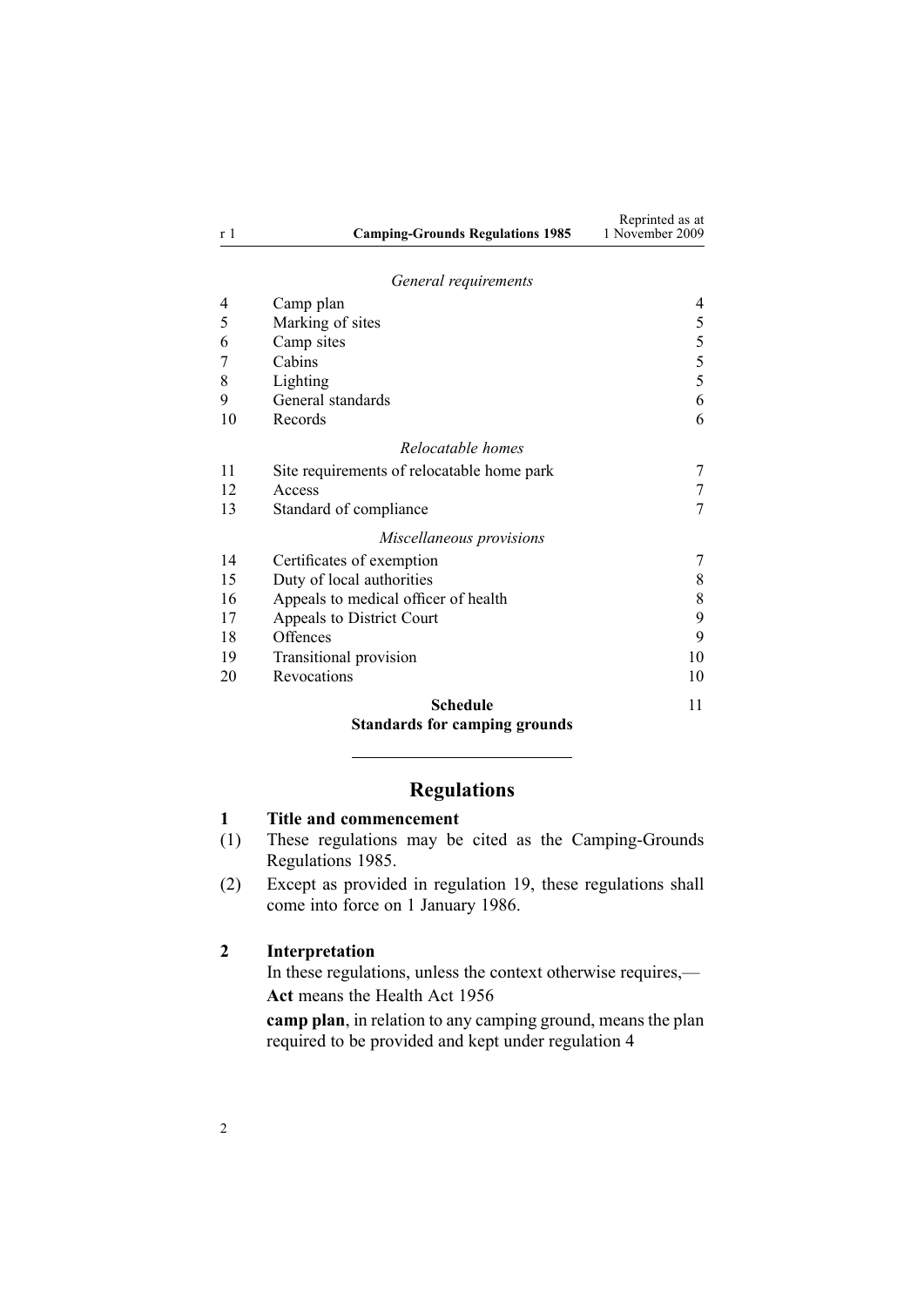**camp site** means any area within <sup>a</sup> camping ground set apar<sup>t</sup> or available or used for the erection or placing thereon of <sup>a</sup> temporary living place

**camping ground** means any area of land used, or designed or intended to be used, for rent, hire, donation, or otherwise for reward, for the purposes of placing or erecting on the land temporary living places for occupation, by 2 or more families or parties (whether consisting of 1 or more persons) living independently of each other, whether or not such families or parties enjoy the use in common of entrances, water supplies, cookhouses, sanitary fixtures, or other premises and equipment; and includes any area of land used as <sup>a</sup> camping ground immediately before the commencement of these regulations

**operator**, in relation to any camping ground, meansthe person to whom <sup>a</sup> certificate of registration has been granted under regu[lation](#page-3-0) 3 in respec<sup>t</sup> of the camping ground, or who is responsible for the daily managemen<sup>t</sup> of the camping ground

**relocatable home** means <sup>a</sup> structure comprising <sup>a</sup> group of rooms occupied or intended to be occupied either permanently or temporarily as the living quarters of <sup>a</sup> single housekeeping unit (whether consisting of 1 or more persons), which is completely self-contained in respec<sup>t</sup> of domestic equipment and facilities and which is designed to be relocatable and is located in <sup>a</sup> camping ground; but does not include <sup>a</sup> tent

**relocatable home park** means <sup>a</sup> camping ground used or intended to be used for relocatable homes, or an area of land within <sup>a</sup> camping ground used or intended to be used for relocatable homes

**remote camp site** means <sup>a</sup> camping ground in <sup>a</sup> national park, State forest, State forest park, or public reserve, or on Crown land

**temporary living place** means <sup>a</sup> cabin, caravan, vehicle, tent, or other building or structure intended for human habitation for periods not exceeding 50 days in any continuous term of occupancy.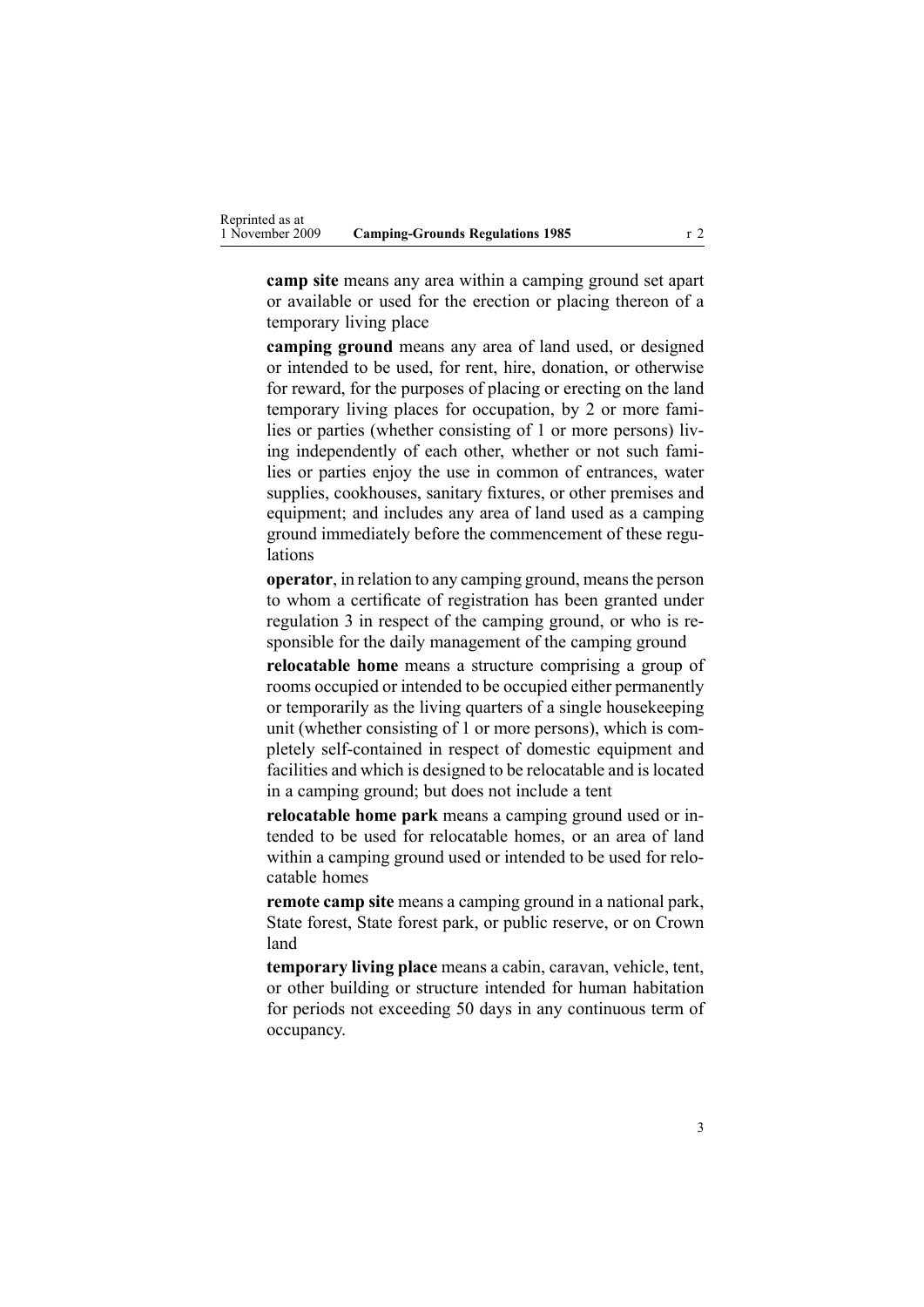#### <span id="page-3-0"></span>**3 Registration**

- (1) Subject to regulation [14\(1\)](#page-6-0), no person shall use or permit to be used any land as <sup>a</sup> camping ground unless that person is the holder of <sup>a</sup> current certificate of registration in respec<sup>t</sup> of that land issued by the local authority in accordance with the Health [\(Registration](http://www.legislation.govt.nz/pdflink.aspx?id=DLM23779) of Premises) Regulations 1966 (SR 1966/73).
- (2) No local authority shall register or renew the registration of any premises as <sup>a</sup> camping ground that do not comply with the requirements of these regulations.
- (3) Notwithstanding the provisions of the Health [\(Registration](http://www.legislation.govt.nz/pdflink.aspx?id=DLM23779) of Premises) [Regulations](http://www.legislation.govt.nz/pdflink.aspx?id=DLM23779) 1966, the local authority may refuse  $to$ —
	- (a) gran<sup>t</sup> <sup>a</sup> certificate of registration in respec<sup>t</sup> of any land; or
	- (b) permit the use of an existing camping ground for <sup>a</sup> relocatable home park,—

if it is of the opinion that the locality, position, or condition of the land makes it unsuitable for the purpose of <sup>a</sup> camping ground or <sup>a</sup> relocatable home park.

#### *General requirements*

#### **4 Camp plan**

- (1) For every camping ground there shall be prepared and maintained <sup>a</sup> camp plan showing the following matters:
	- (a) the position and boundaries of the camping ground:
	- (b) the position and boundaries of every camp site:
	- (c) the number of each camp site:
	- (d) the position of every building, access road, path, cookhouse, caravan drainage point, ablution place, toilet, sewage tank, and disposal system within the camping ground:
	- (e) the position and boundary of any relocatable home park:
	- (f) the position and boundaries of every relocatable home site.
- (2) Two copies of the camp plan shall, if required, be lodged with the local authority on the first application for <sup>a</sup> certificate of registration, and on any subsequent alteration of the plan.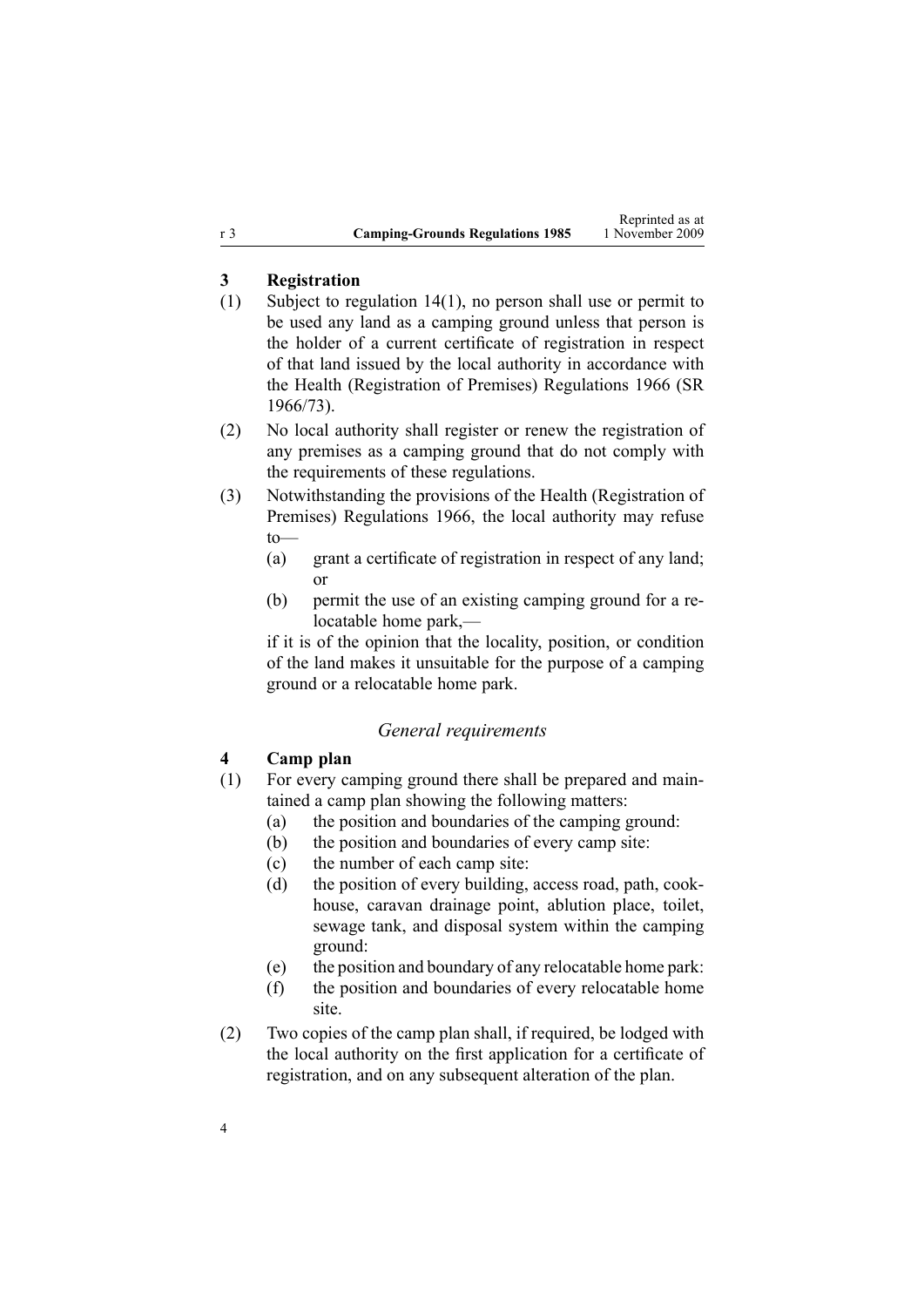<span id="page-4-0"></span>(3) The camp plan shall be made available on reques<sup>t</sup> at all reasonable times for examination by an inspector.

# **5 Marking of sites**

The boundaries of every camp site and every relocatable home site shown on the camp plan shall be kept plainly marked to the satisfaction of an inspector, and the number of every camp site shall be permanently displayed on, at, or near, the boundary of each camp site.

# **6 Camp sites**

- (1) No area shall be used as <sup>a</sup> camp site unless it—
	- (a) is shown on the camp plan; and
	- (b) is not less than 53 square metres in area; and
	- (c) is not less than 8 metres wide; and
	- (d) is accessible by an all-weather footpath, road, or other access way.
- (2) No temporary living place shall be erected or placed on any camp site within 3 metres of any other temporary living place, or within 1.5 metres of any camp site boundary, as the case may be.
- (3) No building orstructure shall be placed on the camp site unless permitted in writing by the local authority.
- (4) Nothing in subclause (2) shall apply to separate temporary living places within <sup>a</sup> building containing 2 or more such places.

# **7 Cabins**

The floor area of <sup>a</sup> cabin shall be not less than 7.5 square metres, plus an additional 3.5 square metres for each additional person in excess of 2 that the cabin is designed to accommodate.

# **8 Lighting**

- (1) Lighting shall be provided, to the satisfaction of the local authority, in buildings, at entrances to, and footpaths, roads, and other access ways within, the camping ground.
- (2) The lighting required under subclause (1) shall be kept on during the hours of darkness in the occupied areas of the camp.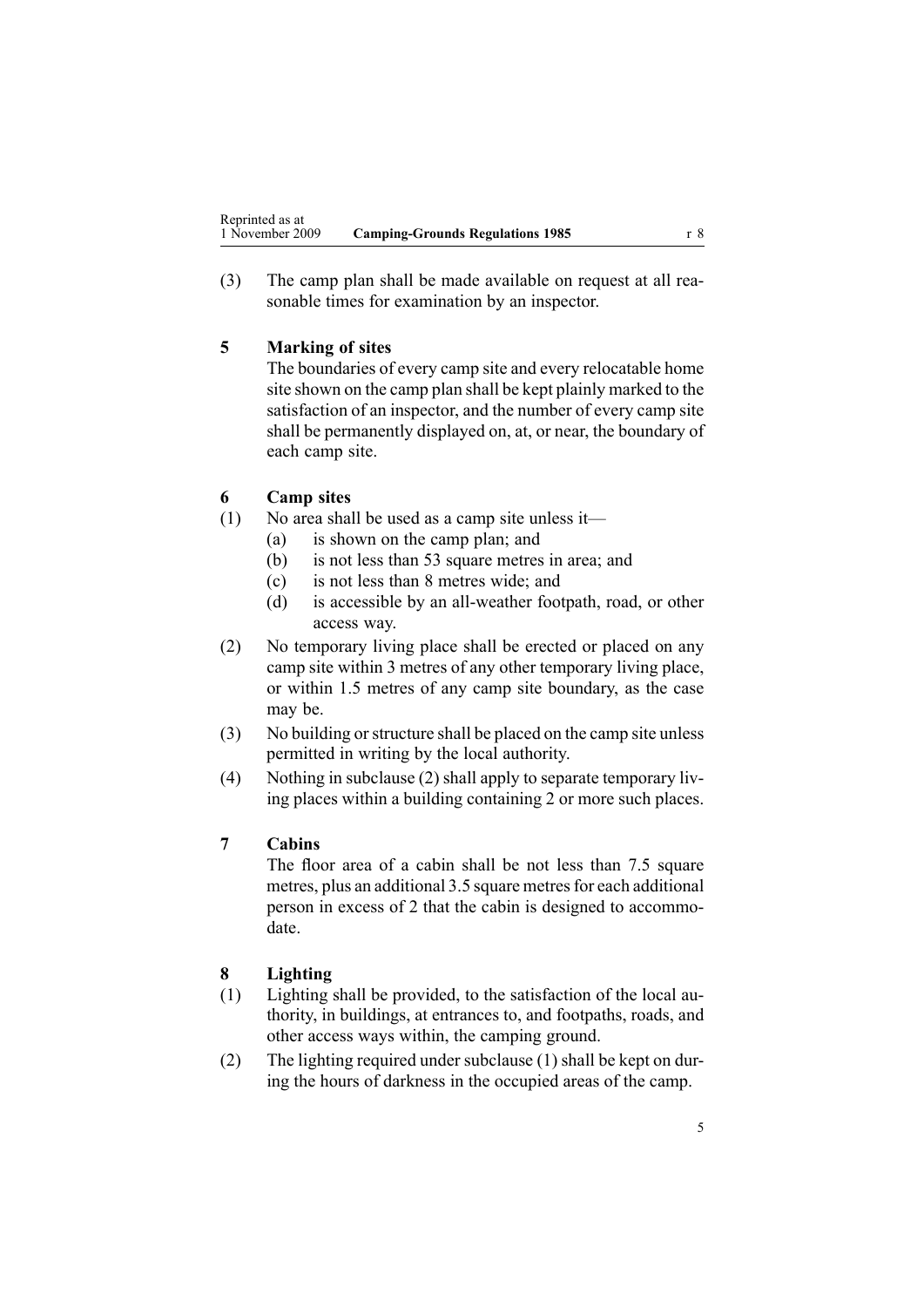#### <span id="page-5-0"></span>**9 General standards**

- (1) The following requirements shall be complied with:
	- (a) the requirements specified in the [Schedule](#page-10-0):
	- (b) *[Revoked]*
	- (c) the camping ground shall be maintained, at all times, in <sup>a</sup> clean and sanitary condition to the satisfaction of the local authority:
	- (d) all rubbish receptacles shall be emptied at least once in every 24 hours when the camping ground is occupied, and all refuse shall be disposed of in <sup>a</sup> sanitary manner:
	- (e) ablution, kitchen, laundry, and toilet facilities shall at all times be kept clean and in good repair:
	- (f) the camping ground shall be provided with safeguards against fire, and means of escape in case of fire, to the satisfaction of the local authority.
- (2) Notwithstanding anything in subclause  $(1)(c)$ , in the event of <sup>a</sup> conflict between any of the provisions of these regulations and any of the provisions of the bylaws of the local authority, the provisions of these regulations shall prevail.

Regulation 9(1)(b): revoked, on 19 January 1994, by regulation 2 of the Camping-Grounds Regulations 1985, Amendment No 1 (SR 1993/403).

#### **10 Records**

- (1) There shall be provided and maintained records showing the following:
	- (a) the name and address of the person occupying any camp site, or the person responsible for the group where there is more than 1 person:
	- (b) the number of the camp site occupied by that person:
	- (c) the date upon which occupation commenced:
	- (d) the number of persons occupying each camp site:
	- (e) the date upon which occupation terminated.
- (2) All records kept under this regulation shall be made available on reques<sup>t</sup> at all reasonable times for examination by an inspector.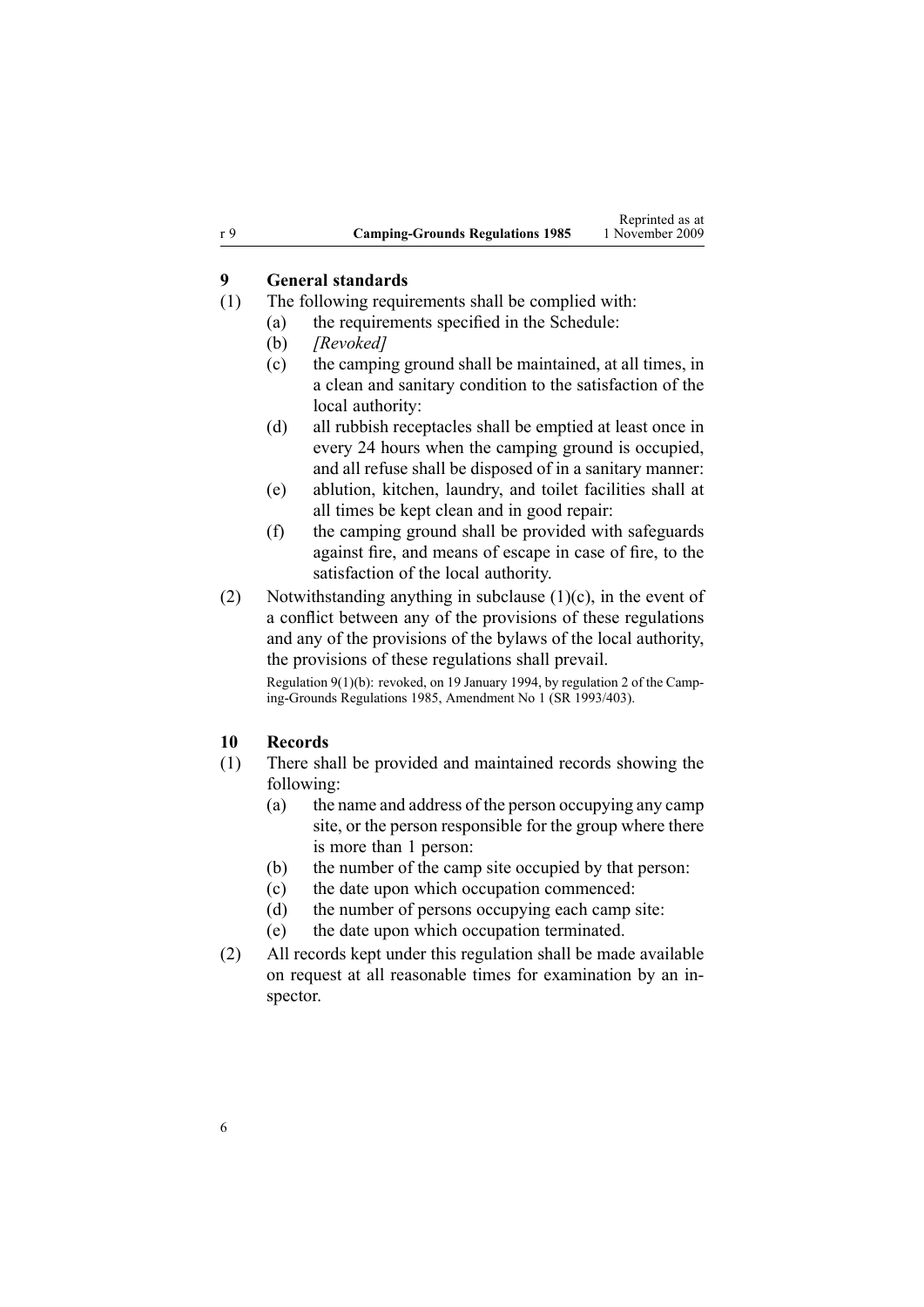# *Relocatable homes*

### <span id="page-6-0"></span>**11 Site requirements of relocatable home park**

- (1) No relocatable home shall be erected or placed on <sup>a</sup> relocatable home park site without the written consent of the local authority.
- (2) No relocatable home shall be erected or placed on any site within <sup>a</sup> camping ground other than on <sup>a</sup> site that is par<sup>t</sup> of the land set aside as <sup>a</sup> relocatable home park.
- (3) The relocatable home park shall be separate from that par<sup>t</sup> of the camping ground used for camp sites unless otherwise permitted by the local authority.
- (4) The relocatable home park shall be serviced with reticulated sewerage, storm water drainage, and <sup>a</sup> reticulated water supply, to the satisfaction of the local authority.

#### **12 Access**

All-weather access from the entrance to the camping ground to the site of every relocatable home shall be provided and maintained to the satisfaction of the local authority.

### **13 Standard of compliance**

Subject to regulation 14(2), the owner of <sup>a</sup> relocatable home situated in <sup>a</sup> relocatable home park shall ensure that it complies with the requirements of the Building Regulations 1992.

Regulation 13: amended, on 19 January 1994, by regulation 3 of the Camping-Grounds Regulations 1985, Amendment No 1 (SR 1993/403).

#### *Miscellaneous provisions*

#### **14 Certificates of exemption**

- (1) Where <sup>a</sup> local authority is satisfied that undue hardship would be caused by the application of regu[lation](#page-3-0) 3 to any camping ground, it may gran<sup>t</sup> the operator <sup>a</sup> certificate of exemption from such requirements of that regulation as it specifies in that certificate.
- (2) Where <sup>a</sup> local authority is satisfied that undue hardship would be caused by the application of regulation 13 to any relocatable home, it may gran<sup>t</sup> the owner <sup>a</sup> certificate of exemption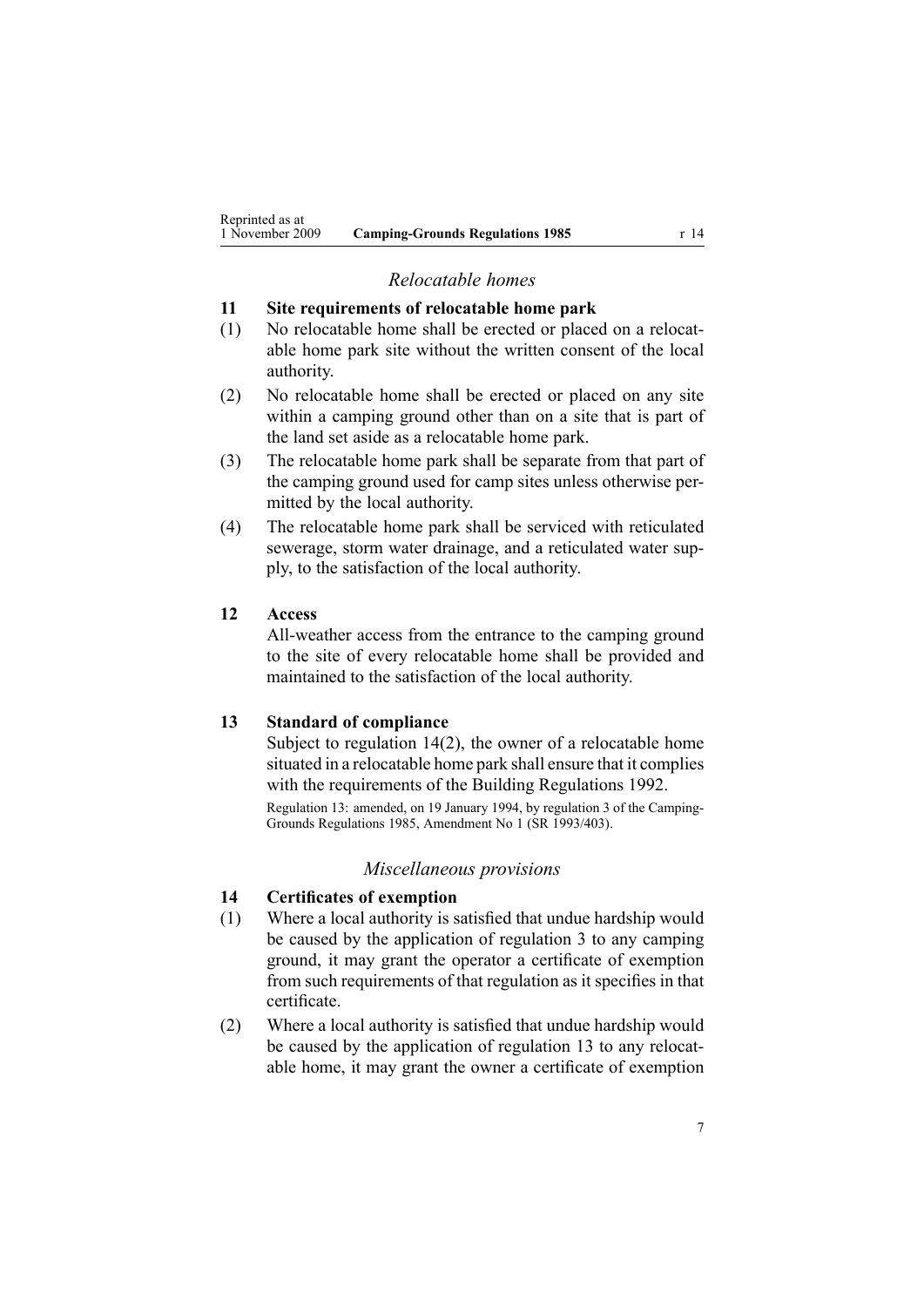<span id="page-7-0"></span>from such requirements of that regulation as it specifies in that certificate.

- (3) A local authority may gran<sup>t</sup> the operator of <sup>a</sup> remote camp site <sup>a</sup> certificate of exemption from such requirements of these regulations as it specifies in that certificate.
- (4) A certificate of exemption granted under subclause (1) or subclause (2) or subclause (3) shall have effect for such period as the local authority specifies in that certificate, and may be renewed from time to time, but may not be transferred from the operator, or owner or occupier of <sup>a</sup> relocatable home, to the succeeding operator, or owner or occupier.

#### **15 Duty of local authorities**

- (1) Every local authority shall—
	- (a) enforce the provisions of these regulations within its own district; and
	- (b) cause <sup>a</sup> regular inspection to be made of all camping grounds.
- (2) Any local authority may cause <sup>a</sup> regular inspection to be made of all relocatable homes.
- (3) Nothing in subclause (1) shall derogate from any function, power, or duty conferred or imposed on <sup>a</sup> local authority by any other enactment, or conferred or imposed on any person in the service of the Crown.

#### **16 Appeals to medical officer of health**

- (1) An operator who is aggrieved by any decision of the inspector of the local authority under these regulations may appeal in writing to the medical officer of health within 14 days after being notified in writing of the decision of the inspector.
- (2) On hearing the appeal, the medical officer of health may confirm, reverse, or modify the decision of the inspector.
- (3) Every decision of the medical officer of health under this regulation shall be in writing, stating the reasons for that decision, and copies of the decision shall be supplied to the appellant, and to the inspector of the local authority whose decision was the subject of the appeal.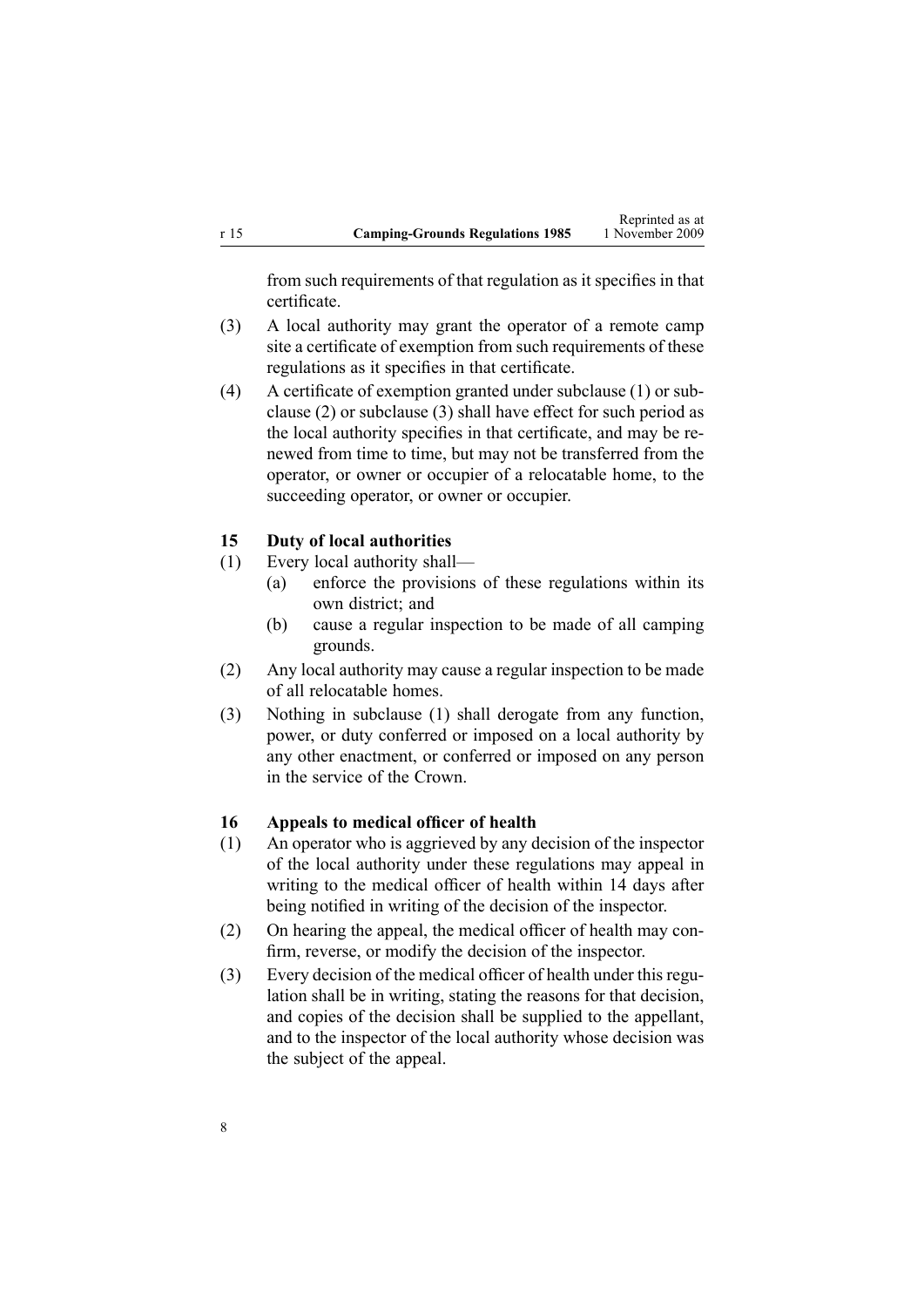#### <span id="page-8-0"></span>**17 Appeals to District Court**

- (1) An operator who has had an appeal decided under [regu](#page-7-0)la[tion](#page-7-0) 16 by <sup>a</sup> medical officer of health may appeal against that decision to <sup>a</sup> District Court within 14 days after being notified in writing of that decision.
- (2) No appeal shall lie under subclause (1) against <sup>a</sup> refusal to register any camping ground or to renew or revoke the registration of any premises, in accordance with the Health [\(Regis](http://www.legislation.govt.nz/pdflink.aspx?id=DLM23779)tration of Premises) [Regulations](http://www.legislation.govt.nz/pdflink.aspx?id=DLM23779) 1966.
- (3) An operator who is aggrieved by <sup>a</sup> decision of the local authority pursuan<sup>t</sup> to regulation [14\(3\)](#page-6-0) may appeal against that decision to <sup>a</sup> District Court within 14 days after being notified in writing of that decision.
- (4) An appeal under this regulation shall be made by way of an originating application in accordance with the [District](http://www.legislation.govt.nz/pdflink.aspx?id=DLM2300103) Courts [Rules](http://www.legislation.govt.nz/pdflink.aspx?id=DLM2300103) 2009 (SR 2009/257), and shall be filed in the office of the court nearest to the place of business in respec<sup>t</sup> of which the decision appealed against was made.
- (5) On hearing an appeal brought under this regulation, the court may confirm, reverse, or modify the decision made by the medical officer of health or local authority, and the decision of the court on the appeal shall be final.

Regulation 17(4): amended, on 1 November 2009, pursuan<sup>t</sup> to [rule](http://www.legislation.govt.nz/pdflink.aspx?id=DLM2300894) 17.1 of the District Courts Rules 2009 (SR 2009/257).

#### **18 Offences**

- (1) Every operator of <sup>a</sup> camping ground commits an offence against these regulations who—
	- (a) contravenes regu[lation](#page-3-0) 3; or
	- (b) fails without reasonable excuse to ensure that the camping ground complies at all times with the requirements of regu[lations](#page-3-0) 4(1), 5 [to](#page-4-0) 9, [10\(1\)](#page-5-0), and 11 to [13](#page-6-0); or
	- (c) fails without reasonable excuse to comply with subclause (2) or subclause (3) of regu[lation](#page-3-0) 4 or with [regu](#page-5-0)lation [10\(2\)](#page-5-0).
- (2) Every owner of <sup>a</sup> relocatable home commits an offence who contravenes or fails to comply with any of the provisions of subclauses (1) and (2) of regu[lation](#page-6-0) 11, and regu[lation](#page-6-0) 13.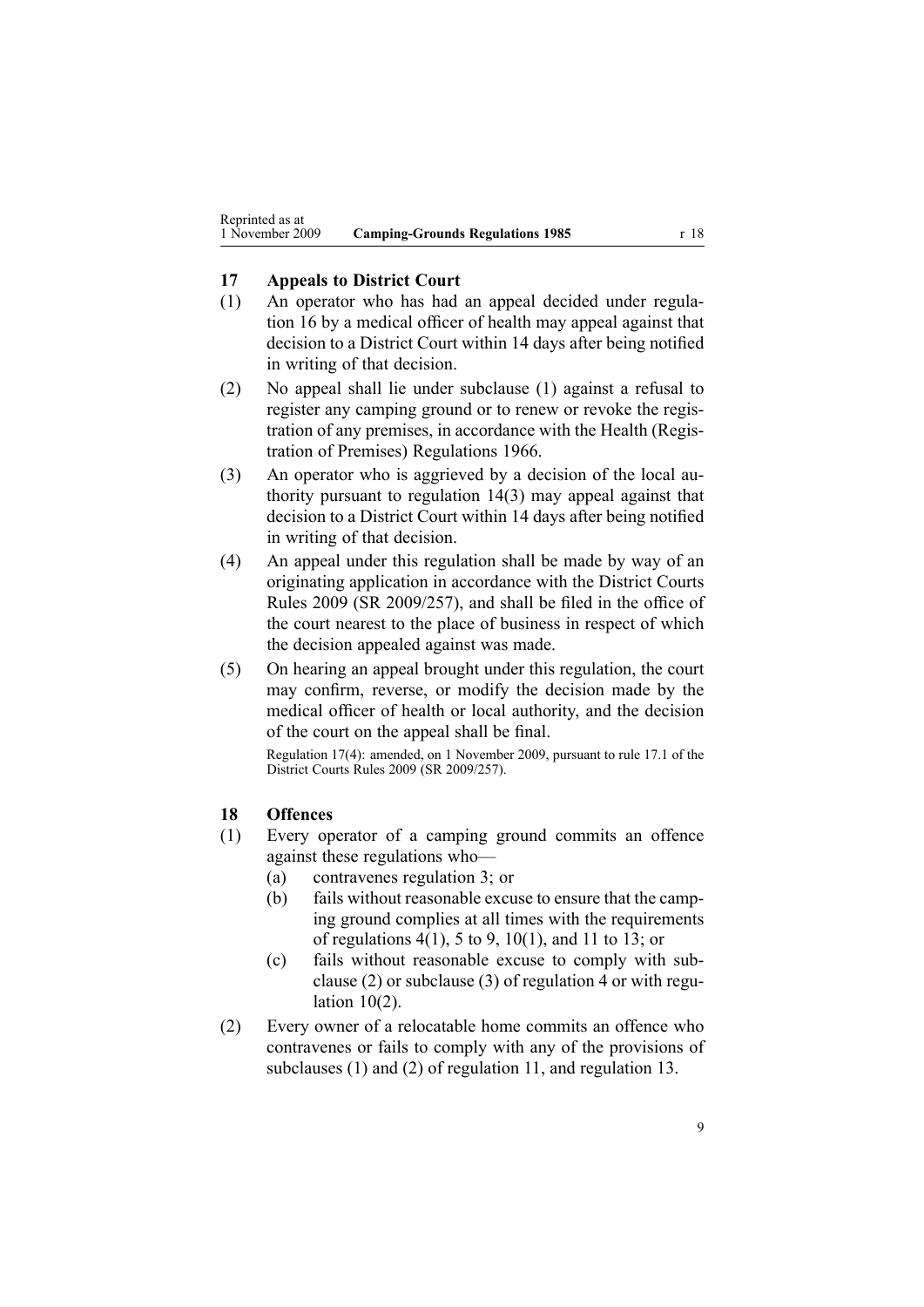<span id="page-9-0"></span>

|      |                                         | Reprinted as at |
|------|-----------------------------------------|-----------------|
| r 19 | <b>Camping-Grounds Regulations 1985</b> | 1 November 2009 |

#### **19 Transitional provision**

In respec<sup>t</sup> of any land that was being used lawfully immediately before 1 January 1986 as <sup>a</sup> camping ground, itshall, until 1 September 1986, be sufficient for the purposes of [regu](#page-3-0)lation [3\(2\)](#page-3-0) if the camping ground complies with all the requirements of the Camping Ground Regulations 1936, so far asthey applied to that camping ground immediately before that date.

# **20 Revocations**

The following regulations and notice are hereby revoked:

- •Camping Ground Regulations 1936 (SR 1936/89):
- • Camping Ground Regulations Extension Notice (No 2) 1949 (SR 1949/124):
- • Camping Ground Regulations 1936, Amendment No 1 (SR 1975/64).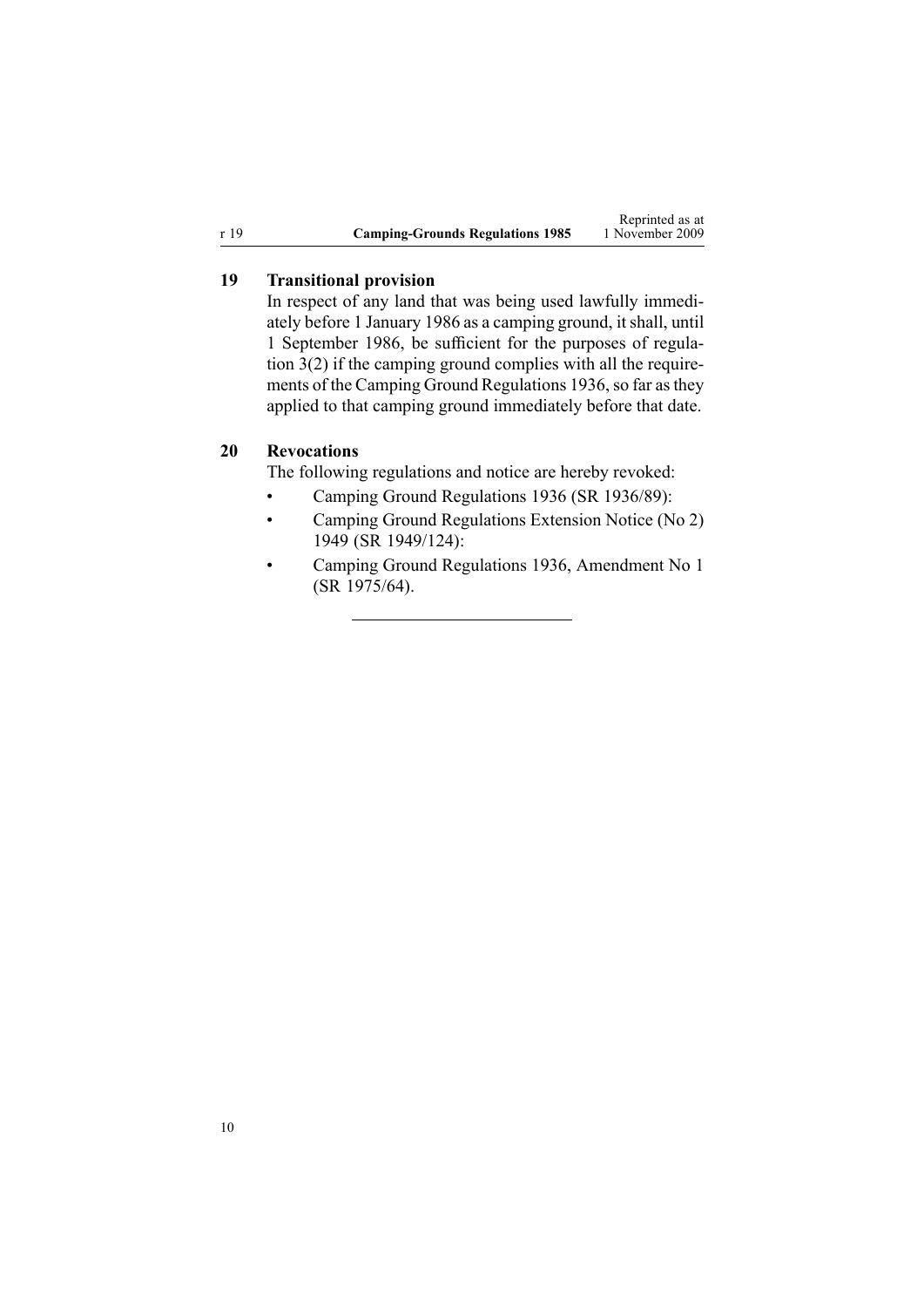# <span id="page-10-0"></span>**Schedule** r [9\(1\)\(a\)](#page-5-0) **Standards for camping grounds**

Part 1 Buildings

The buildings shall be maintained in good repair. Schedule Part 1: amended, on 19 January 1994, by regulation 4(1) of the Camping-Grounds Regulations 1985, Amendment No 1 (SR 1993/403).

#### Part 2

#### Water supply

- 1 There shall be an adequate supply of wholesome and potable water provided to the satisfaction of the local authority.
- 2 There shall be an adequate supply of hot water, provided to the satisfaction of the local authority, to ablution, kitchen, and laundry facilities.
- 3 Water shall be reticulated throughout the camping ground to taps, which shall be located not more than 25 metres from any camp site.
- 4 Water shall be reticulated to every relocatable home site.

# Part 3 Ablution and sanitary fixtures

1 Ablution and sanitary fixtures shall be provided in accordance with the following table:

#### Table Numbers of sanitary fixtures

| <b>Nature of fixture</b> | fixtures     | Number of Maximum number of persons | to be served |
|--------------------------|--------------|-------------------------------------|--------------|
|                          |              | Male                                | Female       |
| Water closet pans        | 1.           | 25                                  |              |
|                          |              | 50                                  | 25           |
|                          | $\mathbf{R}$ | 100                                 | 50           |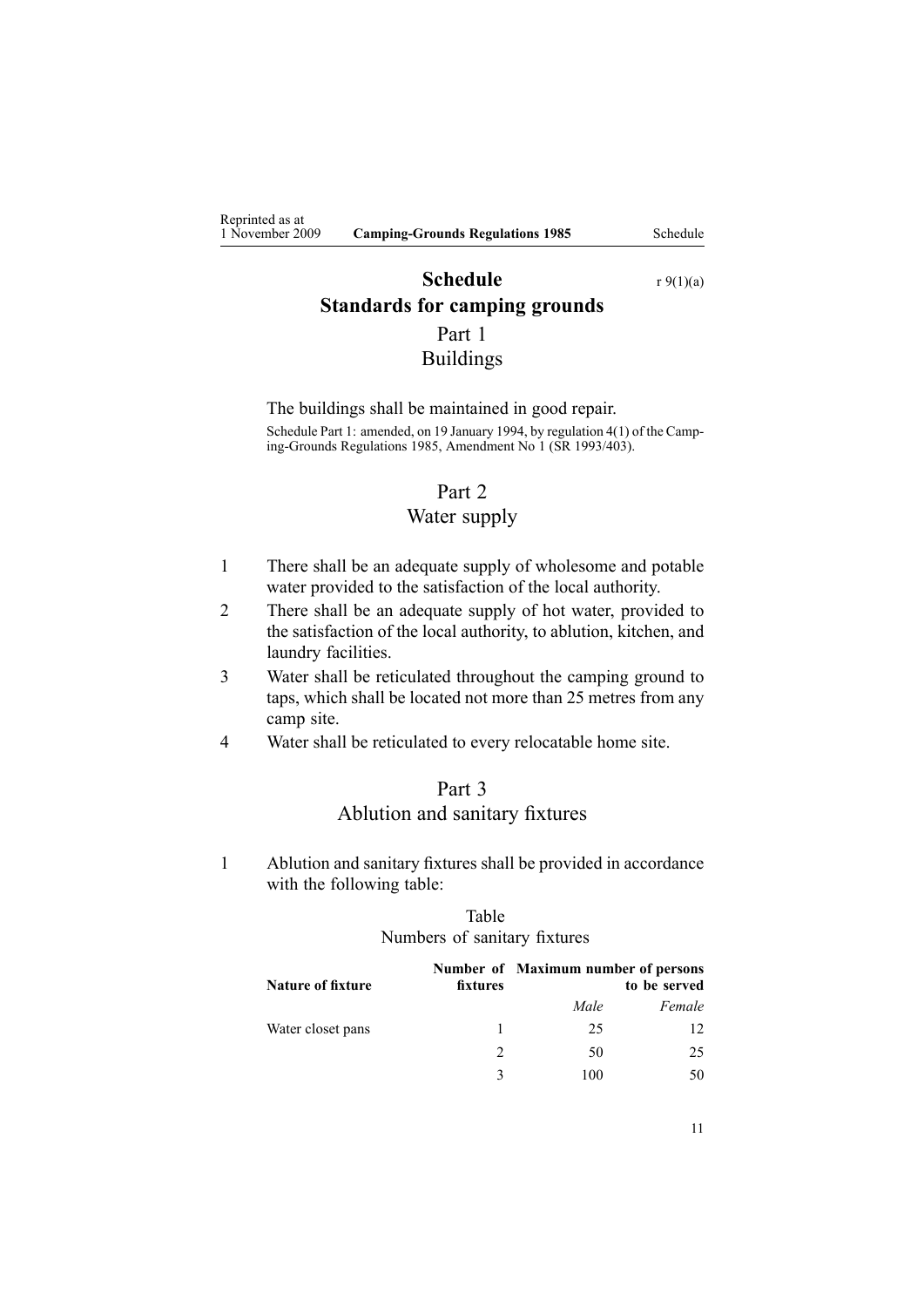|          |                                         | Reprinted as at |
|----------|-----------------------------------------|-----------------|
| Schedule | <b>Camping-Grounds Regulations 1985</b> | 1 November 2009 |

#### Part 3*—continued*

| Nature of fixture | fixtures | Number of Maximum number of persons<br>to be served |
|-------------------|----------|-----------------------------------------------------|
|                   |          |                                                     |
|                   |          |                                                     |

An additional fixture shall be provided for each 40 persons of either sex, or par<sup>t</sup> thereof.

| Urinals                 | 1 For each 50 males or part thereof                                      |
|-------------------------|--------------------------------------------------------------------------|
|                         | Note: Every 600 mm length of continuous wall urinal shall be the equiva- |
| lent of 1 urinal stall. |                                                                          |

|                  |   | Male | Female |
|------------------|---|------|--------|
| Wash-hand basins |   | 25   | 25     |
|                  | 2 | 50   | 50     |
|                  | 3 | 100  | 100    |
|                  | 4 | 150  | 150    |
|                  | 5 | 200  | 200    |
|                  | 6 | 250  | 250    |
|                  |   |      |        |

An additional wash-hand basin shall be provided for each additional 50 persons of either sex, or par<sup>t</sup> thereof.

|   |     | Female |
|---|-----|--------|
| 1 | 25  | 25     |
| 2 | 60  | 60     |
| 3 | 100 | 100    |
| 4 | 140 | 140    |
| 5 | 180 | 180    |
| 6 | 220 | 220    |
|   |     | Male   |

An additional shower shall be provided for each additional 50 persons of either sex, or par<sup>t</sup> thereof.

2 It shall be assumed that the persons to be served by the sanitary fixtures consist of equal numbers of either sex, unless the purposes for which the premises are generally used or other special circumstances otherwise require.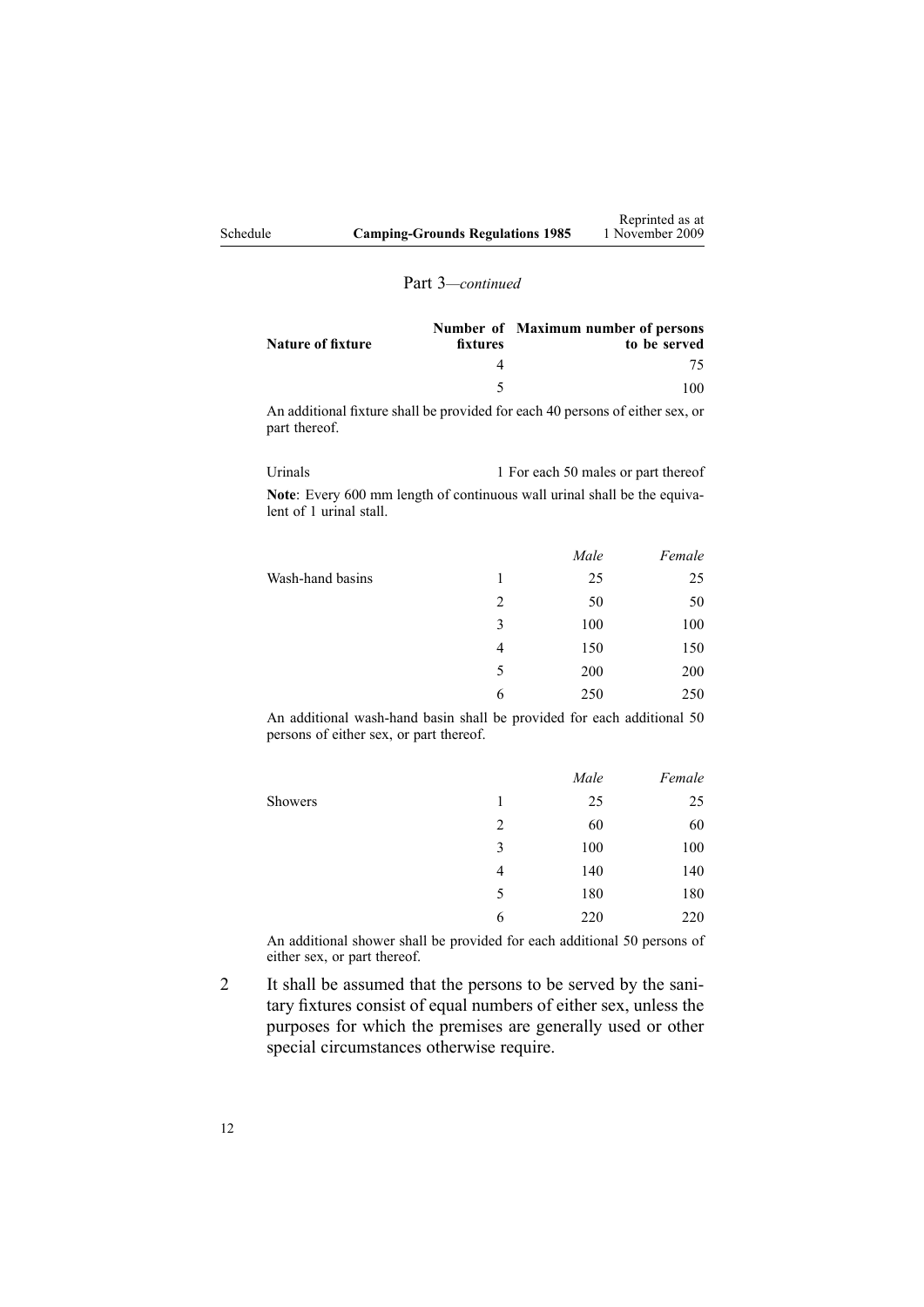#### Part 3*—continued*

- 3 In calculating the occupancy of <sup>a</sup> camping ground or relocatable home park, no site shall be deemed to accommodate less than 3.5 people.
- 4 Ablution and sanitary fixtures shall be readily accessible, and shall be located not more than 75 metres from any camp site or relocatable home site that they are required to serve.
- 5 Surfaces of internal walls of buildings containing sanitary fixtures shall be constructed of materials that are durable and capable of being readily cleaned.
- 6 Sanitary fixtures, in temporary living places or relocatable homes, for the exclusive use of occupants shall not be counted for the purpose of this schedule.
- 7 Every room or compartment containing <sup>a</sup> bath, shower, urinal, or water-closet pan shall be so constructed and situated as to ensure the privacy of the user.

#### Part 4

## Refuse disposal

- 1 Refuse containers shall be provided not more than 50 metres from every camp site.
- 2 Refuse containers shall be of either <sup>a</sup> single-use disposable type, or constructed of metal or other materials that are durable and capable of being readily cleaned, and shall have closefitting lids.

# Part 5

# Cooking places

- 1 Cooking places of <sup>a</sup> type, number, and location shall be provided to the satisfaction of the local authority.
- 2 Each cooking place shall be provided with adequate hot water, sinks, benches, and cooking facilities.
- 3 Surfaces of internal walls of kitchens shall be constructed of materials that are durable and capable of being readily cleaned.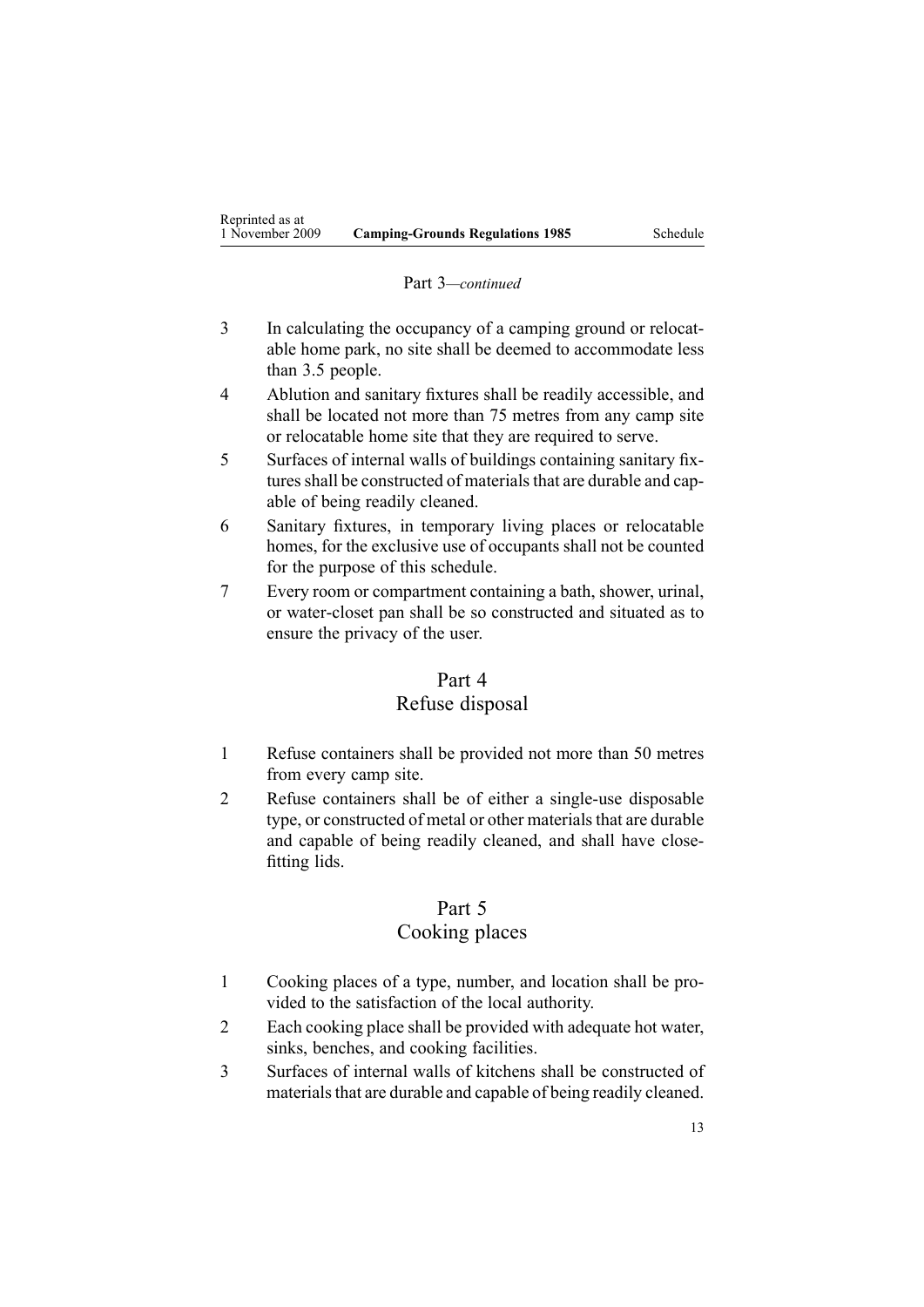Reprinted as at 1 November 2009

# Part 6 Laundry facilities

Clothes washing and drying facilities for the use of campers shall be provided so that the number of fittings is not less than 2 laundry tubs and 1 washing machine for every 200 persons, or par<sup>t</sup> thereof.

# Part 7

# Drainage

A drainage system for the removal and disposal of foul water, waste water, and storm water shall be provided in accordance with the building code set out in [Schedule](http://www.legislation.govt.nz/pdflink.aspx?id=DLM162576) 1 of the Building Regulations 1992, or to the satisfaction of the local authority, as may be required.

Schedule Part 7: amended, on 19 January 1985, by regulation 4(2) of the Camping-Grounds Regulations 1985, Amendment No 1 (SR 1993/403).

> P G Millen, Clerk of the Executive Council.

Issued under the authority of the Acts and [Regulations](http://www.legislation.govt.nz/pdflink.aspx?id=DLM195401) Publication Act 1989. Date of notification in *Gazette*: 10 October 1985.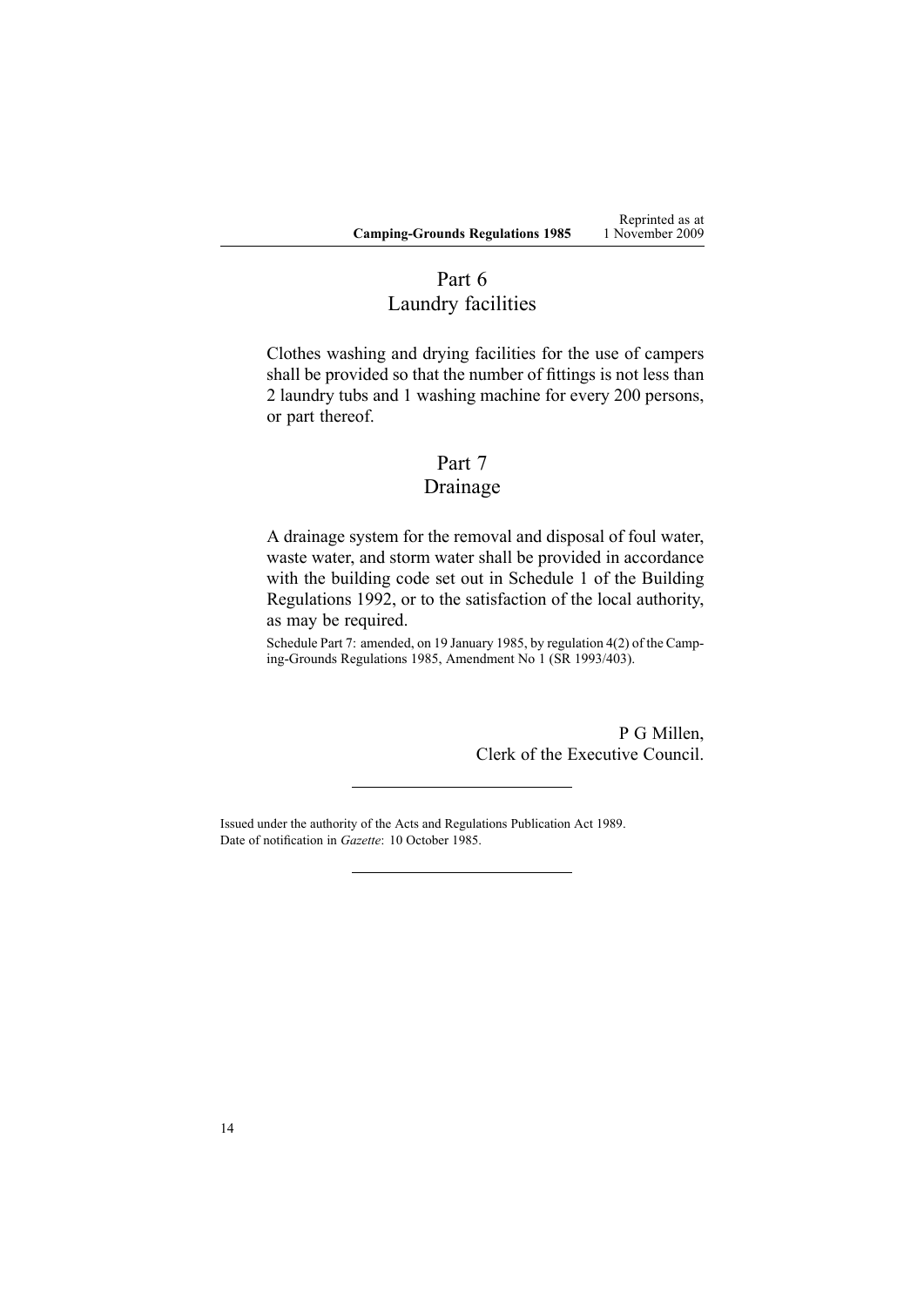#### **Contents**

- 1 General
- 2 Status of reprints
- 3 How reprints are prepared
- 4 Changes made under section 17C of the Acts and Regulations Publication Act 1989
- 5 List of amendments incorporated in this reprint (most recent first)

#### **Notes**

#### *1 General*

This is <sup>a</sup> reprint of the Camping-Grounds Regulations 1985. The reprint incorporates all the amendments to the regulations as at 1 November 2009, as specified in the list of amendments at the end of these notes.

Relevant provisions of any amending enactments that contain transitional, savings, or application provisions that cannot be compiled in the reprint are also included, after the principal enactment, in chronological order. For more information, *see* <http://www.pco.parliament.govt.nz/reprints/>.

#### *2 Status of reprints*

Under [section](http://www.legislation.govt.nz/pdflink.aspx?id=DLM195439) 16D of the Acts and Regulations Publication Act 1989, reprints are presumed to correctly state, as at the date of the reprint, the law enacted by the principal enactment and by the amendments to that enactment. This presumption applies even though editorial changes authorised by [section](http://www.legislation.govt.nz/pdflink.aspx?id=DLM195466) [17C](http://www.legislation.govt.nz/pdflink.aspx?id=DLM195466) of the Acts and Regulations Publication Act 1989 have been made in the reprint.

This presumption may be rebutted by producing the official volumes of statutes or statutory regulations in which the principal enactment and its amendments are contained.

#### *3 How reprints are prepared*

A number of editorial conventions are followed in the preparation of reprints. For example, the enacting words are not included in Acts, and provisions that are repealed or revoked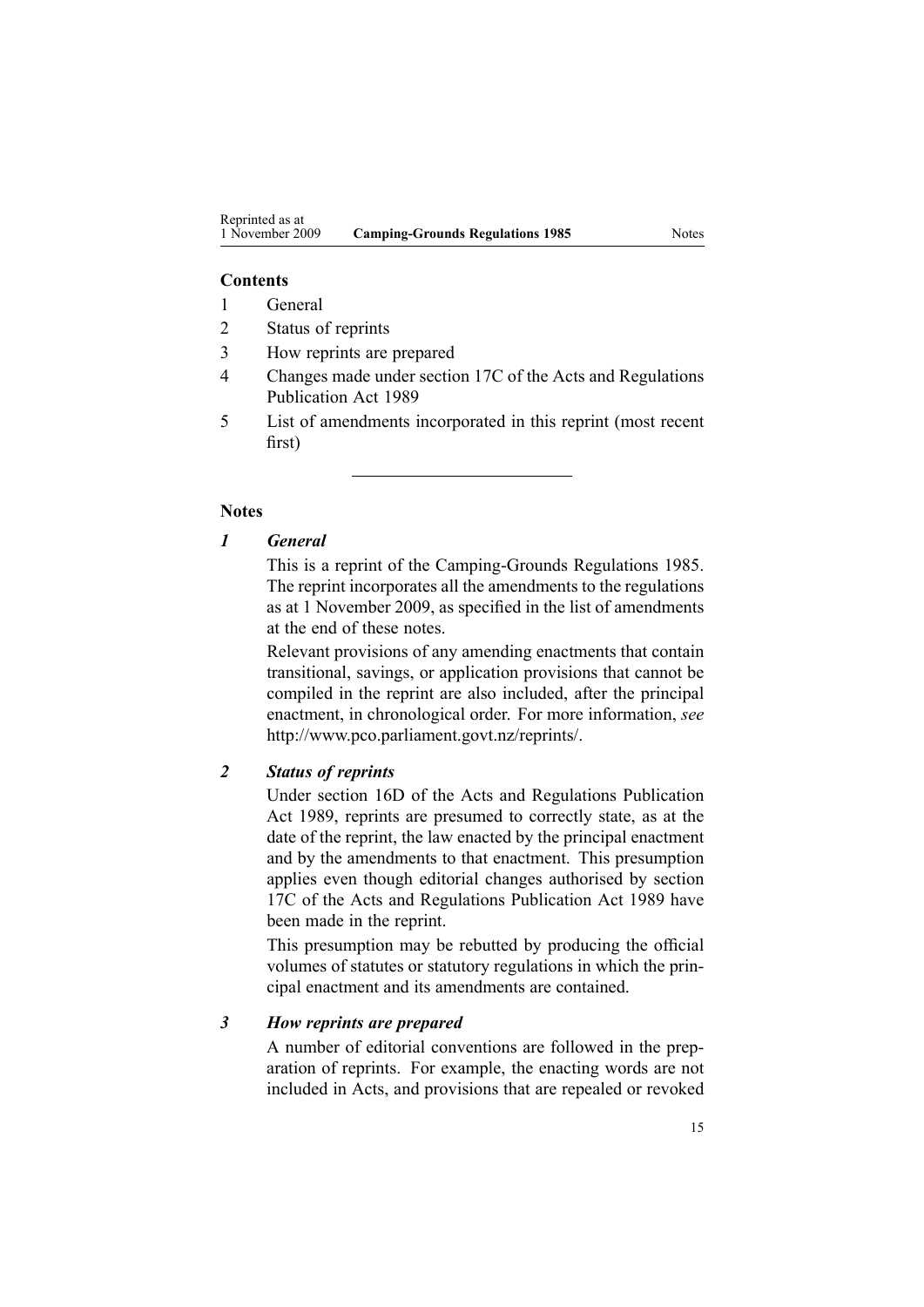|       |                                         | Reprinted as at |
|-------|-----------------------------------------|-----------------|
| Notes | <b>Camping-Grounds Regulations 1985</b> | 1 November 2009 |

Reprinted as at

are omitted. For <sup>a</sup> detailed list of the editorial conventions, *see* <http://www.pco.parliament.govt.nz/editorial-conventions/> or Part 8 of the *Tables of New Zealand Acts and Ordinances and Statutory Regulations and Deemed Regulations in Force*.

### *4 Changes made under section 17C of the Acts and Regulations Publication Act 1989*

[Section](http://www.legislation.govt.nz/pdflink.aspx?id=DLM195466) 17C of the Acts and Regulations Publication Act 1989 authorises the making of editorial changes in <sup>a</sup> reprint as set out in [sections](http://www.legislation.govt.nz/pdflink.aspx?id=DLM195468) 17D and [17E](http://www.legislation.govt.nz/pdflink.aspx?id=DLM195470) of that Act so that, to the extent permitted, the format and style of the reprinted enactment is consistent with current legislative drafting practice. Changes that would alter the effect of the legislation are not permitted.

A new format of legislation wasintroduced on 1 January 2000. Changesto legislative drafting style have also been made since 1997, and are ongoing. To the extent permitted by [section](http://www.legislation.govt.nz/pdflink.aspx?id=DLM195466) 17C of the Acts and Regulations Publication Act 1989, all legislation reprinted after 1 January 2000 is in the new format for legislation and reflects current drafting practice at the time of the reprint.

In outline, the editorial changes made in reprints under the authority of [section](http://www.legislation.govt.nz/pdflink.aspx?id=DLM195466) 17C of the Acts and Regulations Publication Act 1989 are set out below, and they have been applied, where relevant, in the preparation of this reprint:

- • omission of unnecessary referential words (such as "of this section" and "of this Act")
- • typeface and type size (Times Roman, generally in 11.5 point)
- • layout of provisions, including:
	- •indentation
	- • position of section headings (eg, the number and heading now appear above the section)
- • format of definitions (eg, the defined term now appears in bold type, without quotation marks)
- • format of dates (eg, <sup>a</sup> date formerly expressed as "the 1st day of January 1999" is now expressed as "1 January 1999")